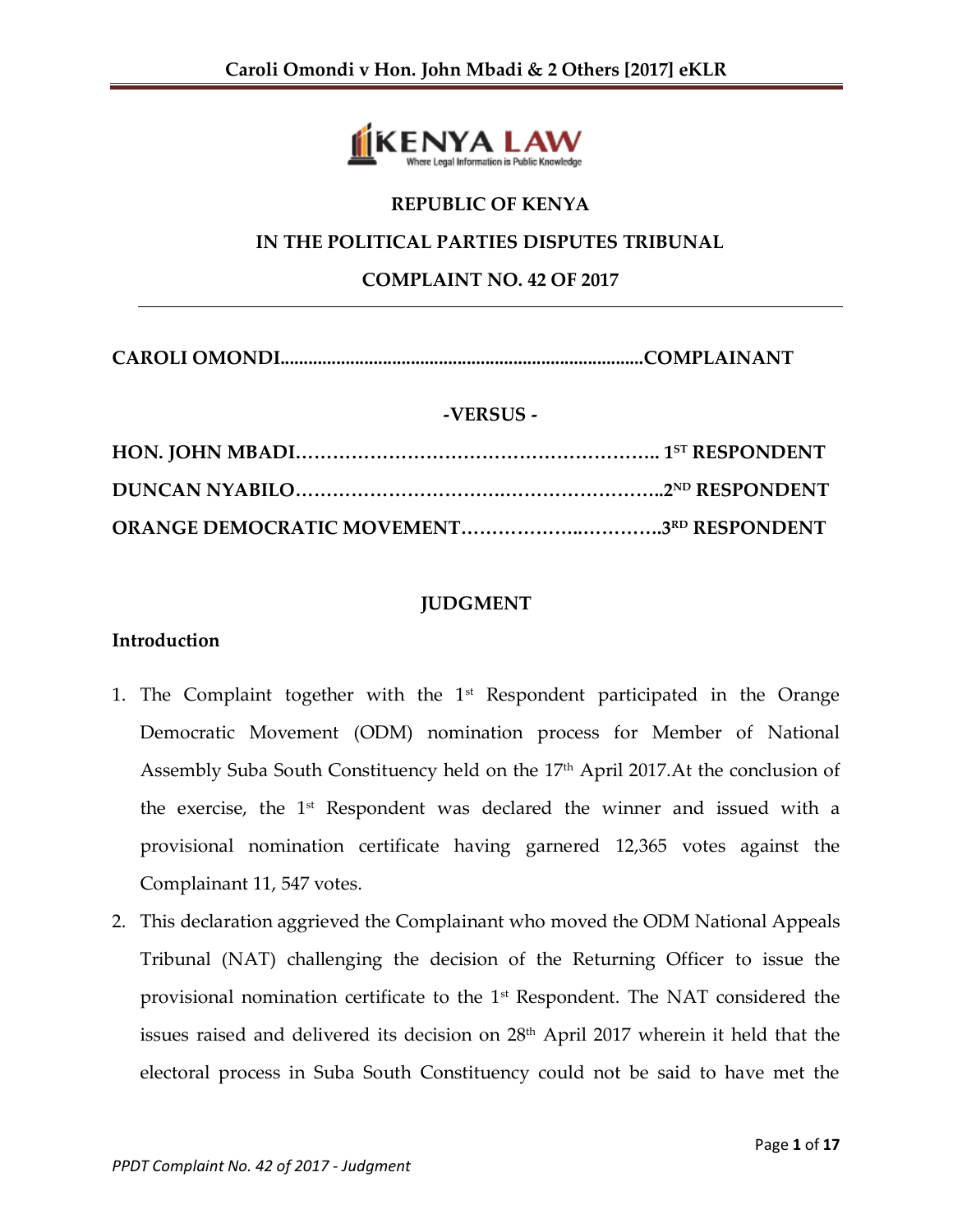threshold of free and fair elections as envisaged in the Party Constitution and the Nomination Rules and hence it proceeded to cancelled the results and ordered that a fresh nomination exercise should be conducted.

- 3. Further aggrieved by the decision of the NAT in ordering a fresh nomination exercise, the Complainant moved this Tribunal by way of a complaint dated 1<sup>st</sup> May 2017 seeking the following orders:
	- a) A declaration that the results announced for God Oloo Primary School, are a nullity for having exceeded the number of registered voters as per the most recent IEBC Register for 2013 (which was not used) which puts them at 569 Registered Voters and is contrary to Elections Act.
	- b) A declaration that the results announced for Mikuyu Primary School are a nullity for (the combined votes of three candidates) having exceeded the number of registered voters as per the most recent IEBC register which puts them at 252 registered voters and is contrary to Elections Act.
	- c) that the Honourable Tribunal Orders/ and or direct that any purported issuance of a certificate of a nomination on or/after the 29<sup>th</sup> of April 2017 to the  $1<sup>st</sup>$  respondent to contest as a candidate representing the  $3<sup>rd</sup>$  respondent for Suba South constituency is null and void and of no effect.
	- d) that the Honourable Tribunal Orders that the ODM issue a certificate of nomination for candidate of Member of National Assembly Suba South Constituency to the Claimant herewith forthwith
	- e) costs of this complaint be awarded to the Complainant as against the  $2<sup>nd</sup>$ and 3rd Respondent.
- 4. Also filed with the complaint was a notice of motion application dated  $1<sup>st</sup>$  May 2017 under Certificate of urgency seeking *inter alia* that; the 3rd Respondent be restrained from conducting a repeat nomination of Suba South Constituency pending hearing and determination of the Complaint dated  $1<sup>st</sup>$  May 2017. Upon hearing Mr. Momanyi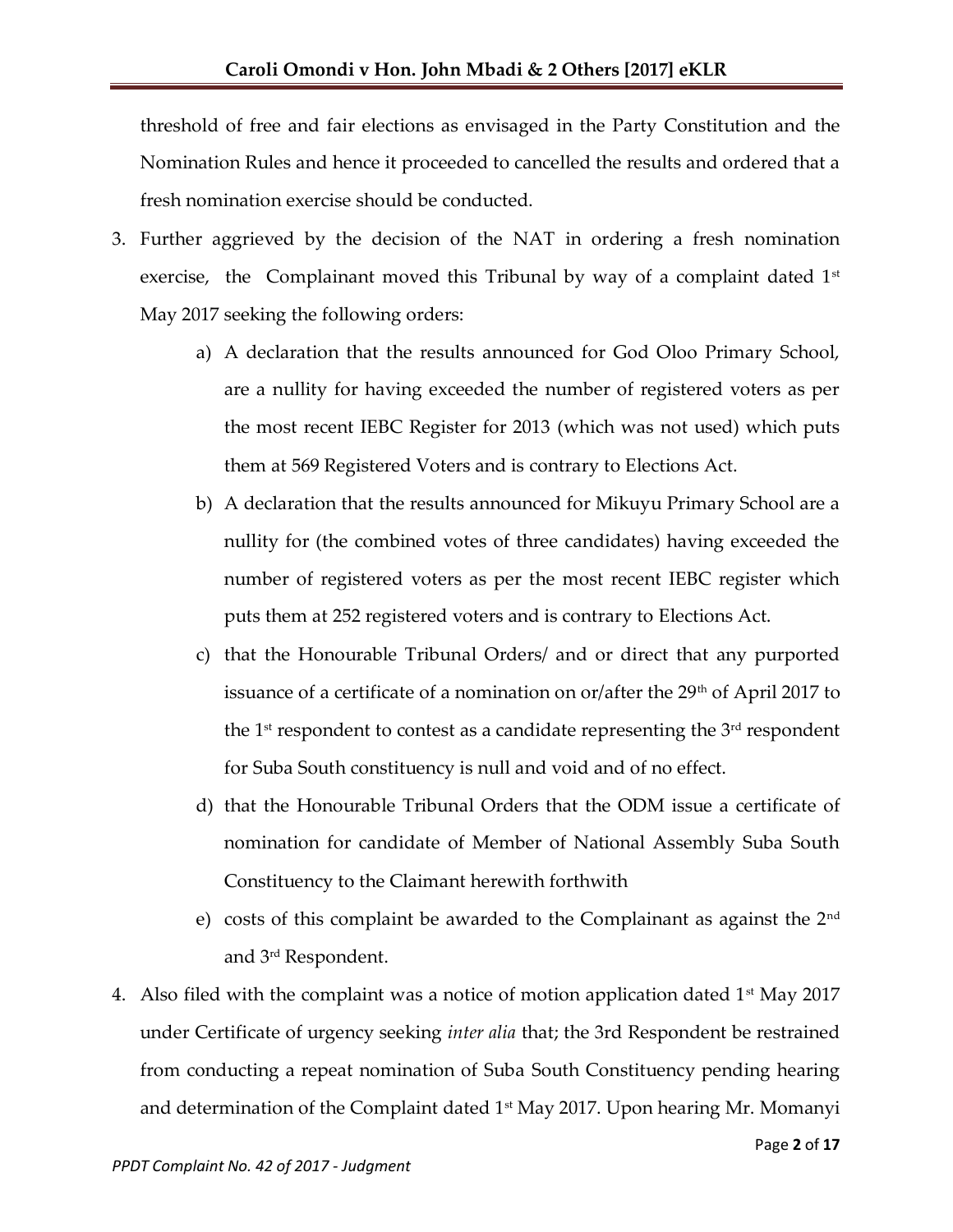holding brief for Mr. Omwaza, Counsel for the Complainant, the Tribunal, in the interest of justice certified the mater as urgent, and granted an interim order restraining the 3rd Respondent from conducting a repeat nomination of Suba South Constituency. The Tribunal further ordered that service be effected upon all the Respondents to facilitate *inter parties* hearing on the 3rd of May 2017.

- 5. On the 3rd May 2017 this complaint came up for hearing whereby the parties agreed to adjourn the matter for hearing on the  $4<sup>th</sup>$  May 2017 in order to enable all parties to file and serve their responses. The interim orders granted on the  $1<sup>st</sup>$  May 2017 were extended.
- 6. We note that on the  $4<sup>th</sup>$  May 2017 this matter came up for hearing and the Complainant proceeded to file an amended memorandum of complaint. Further by consent of the parties the 2nd Respondent was expunged from the proceedings of this claim with no orders as to costs, the parties having agreed that he was erroneously included in the proceedings.

# **PARTIES SUBMISSIONS**

# **The Complainant's case**

- 7. The complainant relies upon the complaint, a further affidavit dated  $2<sup>nd</sup>$  May 2017 together with the submissions dated 2nd May 2017.
- 8. The Complainant submits that this complaint arises from the decision of the National Appeals Tribunal rendered on the 28<sup>th</sup> April 2017 which ordered for a fresh nomination. He alleges that the NAT in dealing with the issue of ballot stuffing erred in law by relying upon the claims advanced by the 1<sup>st</sup> Respondent to the extent that the Complainant had conducted ballot stuffing. The Complainant urge the Tribunal to adopt the definition of ballot stuffing as articulated by the Court of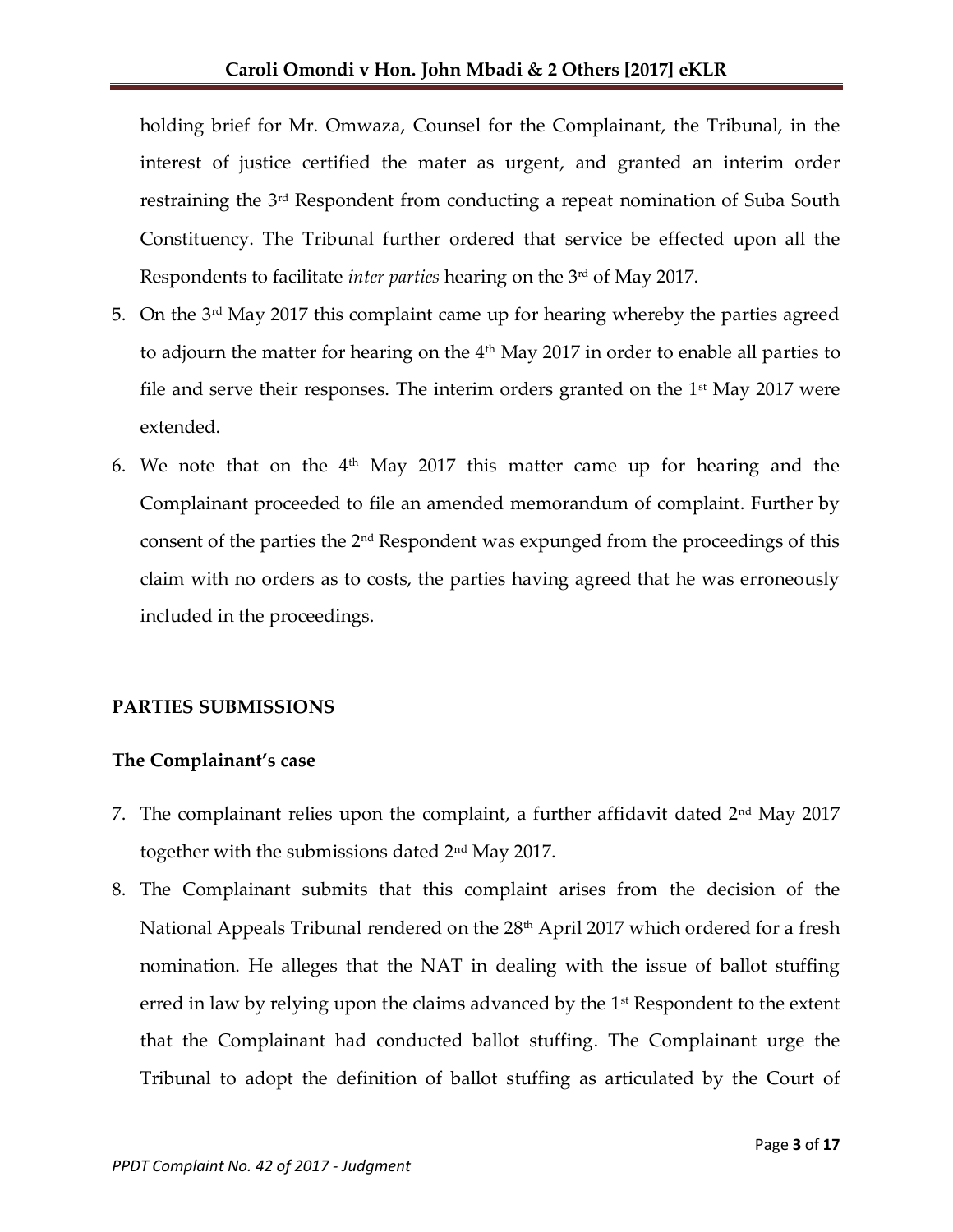Appeal in Uganda case of **Toolit Simon Akecha V Oulanyah Jacob & Electoral Commission,** Election Petition Appeal No. 19/11 which defined ballot stuffing as fraud whereby a person who is permitted only one vote submits multiple votes.

- 9. It is the Complainants submission that the Tribunal should give life to the interpretation given under Regulation 83 of the Elections (General) Regulations, 2012 and order a re-tally by disregarding the results of the seven (7) polling stations and thereafter declare him the *bonafide* winner for ODM candidate in Suba South Parliamentary seat. The Complainant relied upon his analysis to show and demonstrate that the valid vote casts exceeded the registered voters as per the IEBC list. To buttress this argument the Complainant urges the Tribunal to rely upon the case of **Joseph Amisi Omukanda V Independent Electoral and Boundaries & 2 Others** [2013] eKLR. Further the Complainant emphasized that by disregarding the count as directed by Regulation 83 of the Elections (General) Regulations, 2012 the Tribunal will be upholding the law and the will of the people of Suba South Constituency.
- 10. It is the Complainant further submission, that the Elections were conducted using the IEBC Register of 2013 and as a result the people who voted exceeded those in the register to a range of 105% to 147%. He urges the Tribunal to nullify the results of Oma Primary School, God Oloo Primary School, Koga Primary School, Mikuyu Primary School, Miriya Primary School, Kiembe Primary School, Nyakiya Primary School where incidences of over voting occurred. The Complainant argues that if this was done the  $1<sup>st</sup>$  Respondent would have garnered 10,457 votes and the Complainant would have garnered 10,882 votes thus making him a winner.
- 11. The Complainant contends that for persons to be eligible to vote in the nomination process they ought to have been registered as party members and be registered as voters with the IEBC.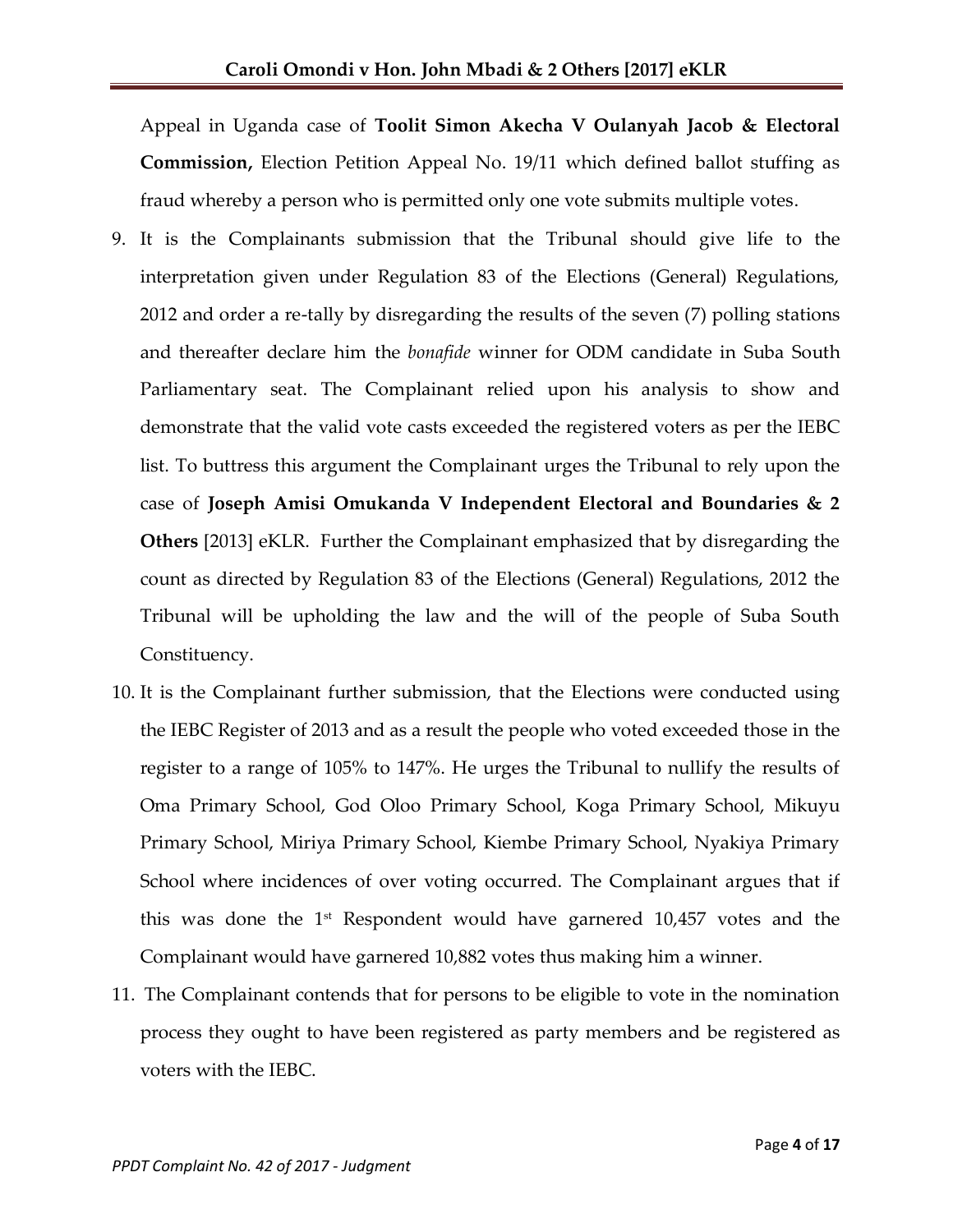- 12. Also challenged was the 3rd Respondent's action of disregarding the order by the NAT nullifying the nomination process and proceeding to the Special Central Committee of the Party where the Hon. John Mbadi (the  $1<sup>st</sup>$  Respondent) was present at the meeting to grant direct nomination to himself (the 1<sup>st</sup> Respondent).
- 13. It was the Complainant submission that the  $3<sup>rd</sup>$  Respondent actions contravened the provision of Article 31 of the Constitution in that it failed to respect the right of all persons to participate in a political process. Further that this act contradicted the  $1<sup>st</sup>$ Schedule of the Political Parties Act which provides for the Code of Conduct for Political Parties. The Complainant points out that the 1<sup>st</sup> Respondent had never disclosed his conflict of interest to the Special Central Committee.
- 14. The Complainant submitted that according to the ODM Election Rules, number 19.2.10, the decision of NAT is final. Therefore any party aggrieved by the Committee's decision ought to file an appeal to the Tribunal. He stated that the Party rules do not recognize another organ within the party that reviews the decision of the NAT.
- 15. The Complainant urges the Tribunal to uphold the provisions of Article 91 of the Constitution and grant the prayers sought.

# **1 st Respondent submission**

- 16. The 1<sup>st</sup> Respondent Case is as contained in his Replying Affidavit dated 3rd May 2017.
- 17. The  $1<sup>st</sup>$  Respondent avers that there exists an elaborate and substantive process established by law for the conduct of the party primaries and dispute settlement. As a result of this, he submits that on the 29<sup>th</sup> April 2017, the ODM National Executive Council received, deliberated and adopted the decision of the ODM NAT requiring ODM party to proceeds to conduct a fresh nomination exercise.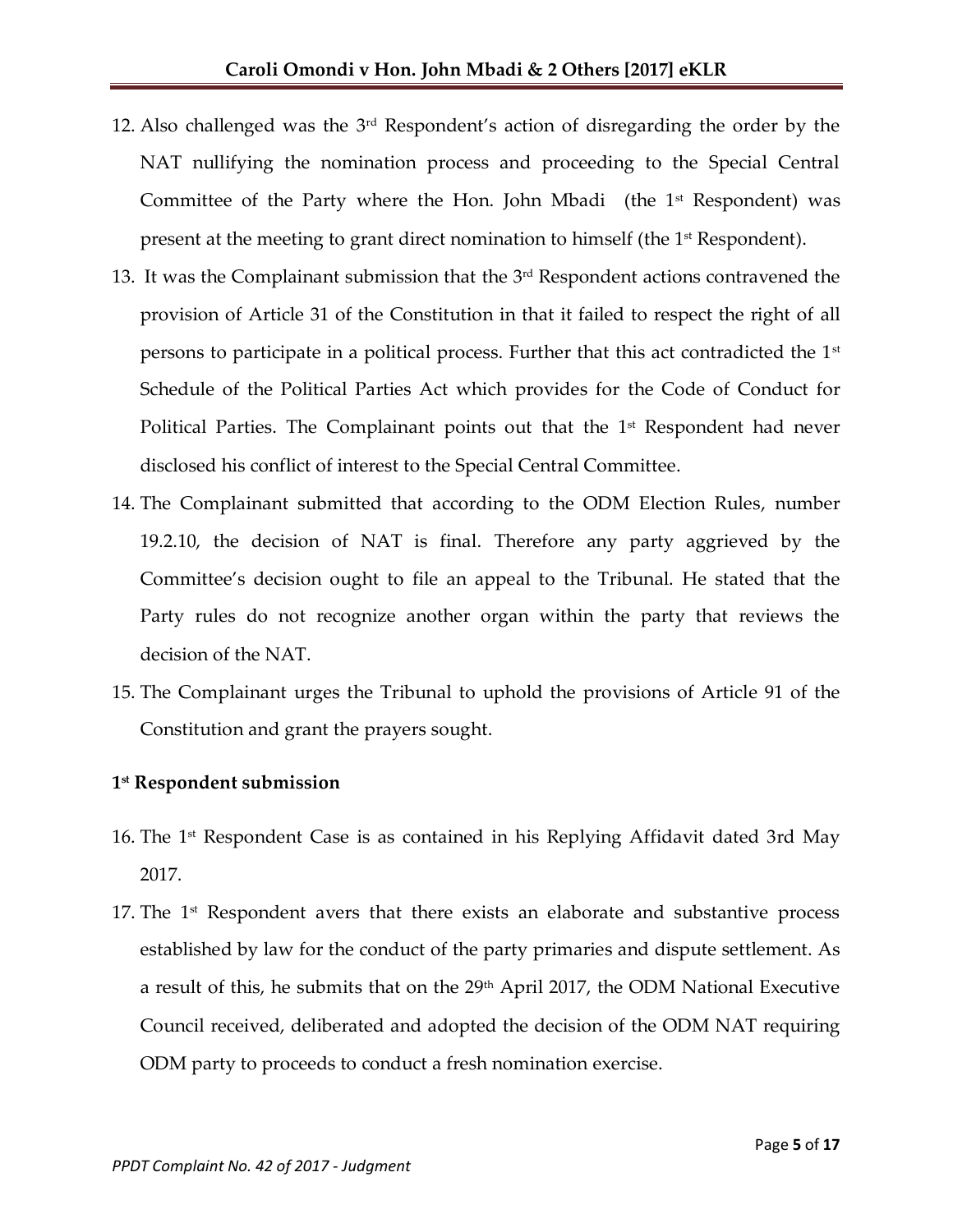- 18. Consequently ODM proceeded under the law to nominate him as the candidate for Suba South Constituency. To support this argument the  $1<sup>st</sup>$  Respondent relied upon the minutes of the Special Meeting of the Central Committee held on 29th April 2017 at Park Place Hotel and a copy of the nomination certificate issued to him.
- 19. It is the  $1<sup>st</sup>$  Respondent submission that the only issue that calls for determination in this Complaint is, how did the ODM get to nominate its candidate. He submits that, the Tribunal should focus more on the propriety of the decision of ODM to directly nominate the 1<sup>st</sup> Respondent as his candidate for Member of Parliament Suba South Constituency.
- 20. The 1 $\mathrm{^{st}}$  Respondent submits that the ODM complied with the decision of the NAT by carrying out nominations in accordance with the Party Rules and Constitution. He urges the Tribunal to take into account and appreciate the Party's Election and Nomination Rule 3.3 and 18 which allows for direct nomination. It was his further submission that the Party complied with the decision of the NAT, its Constitution and Rules.
- 21. The  $1<sup>st</sup>$  Respondent submits that this application has been brought in bad faith aimed at frustrating and curtailing the Party from presenting a candidate for Member of Parliament for Suba South Constituency. He urged this Tribunal to dismiss this complaint as being frivolous and misconceived.

## **The 3 rd Respondent Submission**

- 22. The 3 rd Respondent case is as contained in the in the Replying affidavit sworn by Odiwuor Ong'wen dated 3rd May 2017.
- 23. The  $3<sup>rd</sup>$  Respondent submitted that both the Complainant and the  $1<sup>st</sup>$  Respondent were important members of the Party.
- 24. Subsequently, he submits that the Tribunal has no jurisdiction to deal with this matter for the reason that, the subject matter of this Complaint was the ODM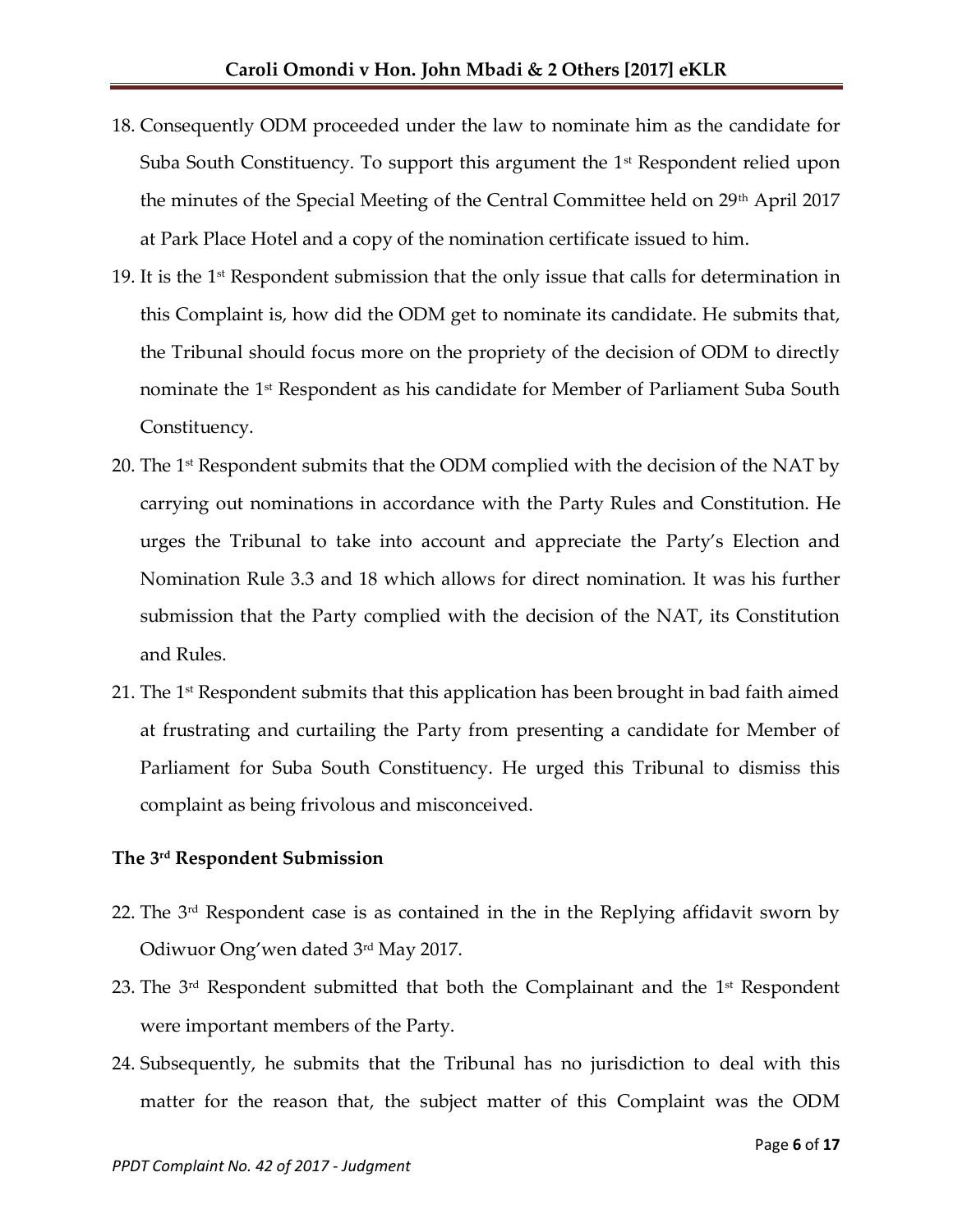primaries contest for Suba Constituency conducted on the 24<sup>th</sup> April 2017 and not the direct nomination of the  $1<sup>st</sup>$  Respondent as a candidate for Suba South Constituency. He urges the Tribunal not to take any step in relation to this matter. Further the 3rd Respondent accused the Complainant for concealing and failing to disclose to this Tribunal the fore going facts in seeking to obtain the *ex parte* orders. He urged the Tribunal to find that the Complainant guilty of non- disclosure of material facts

- 25. The 3rd respondent contends that upon taking into account the internal dispute mechanism resolution decision and that the deadline set by the IEBC for parties primaries was fast coming to an end, the Party pursuant to the Constitution, and Rules nominated the 1<sup>st</sup> Respondent as its candidate for Suba South Constituency.
- 26. It was the 3rd respondent submission that under Article 38 of the Constitution a Party is entitled to fill candidates at any elections and which right ought to be preserved at all times. As a consequence the  $3<sup>rd</sup>$  respondent submit that it acted within its powers by relying upon the Political Parties Act that the term party primaries to mean either "election" or "selection". The 3<sup>rd</sup> respondent urged the Tribunal to dismiss this claim with costs.

#### **Analysis**

- 27. In their submissions, the parties addressed the issues for determination as set out below;
	- a) Whether the Tribunal has jurisdiction to hear and determine this Complaint.
	- b) Whether the decision of the NAT was implemented by the  $3<sup>rd</sup>$  Respondent.

#### **Whether the Tribunal has jurisdiction to hear and determine this Complaint.**

28. It is the Respondents submission that this Tribunal has no jurisdiction to hear this complaint for the reason that the process leading to the nomination of the  $1<sup>st</sup>$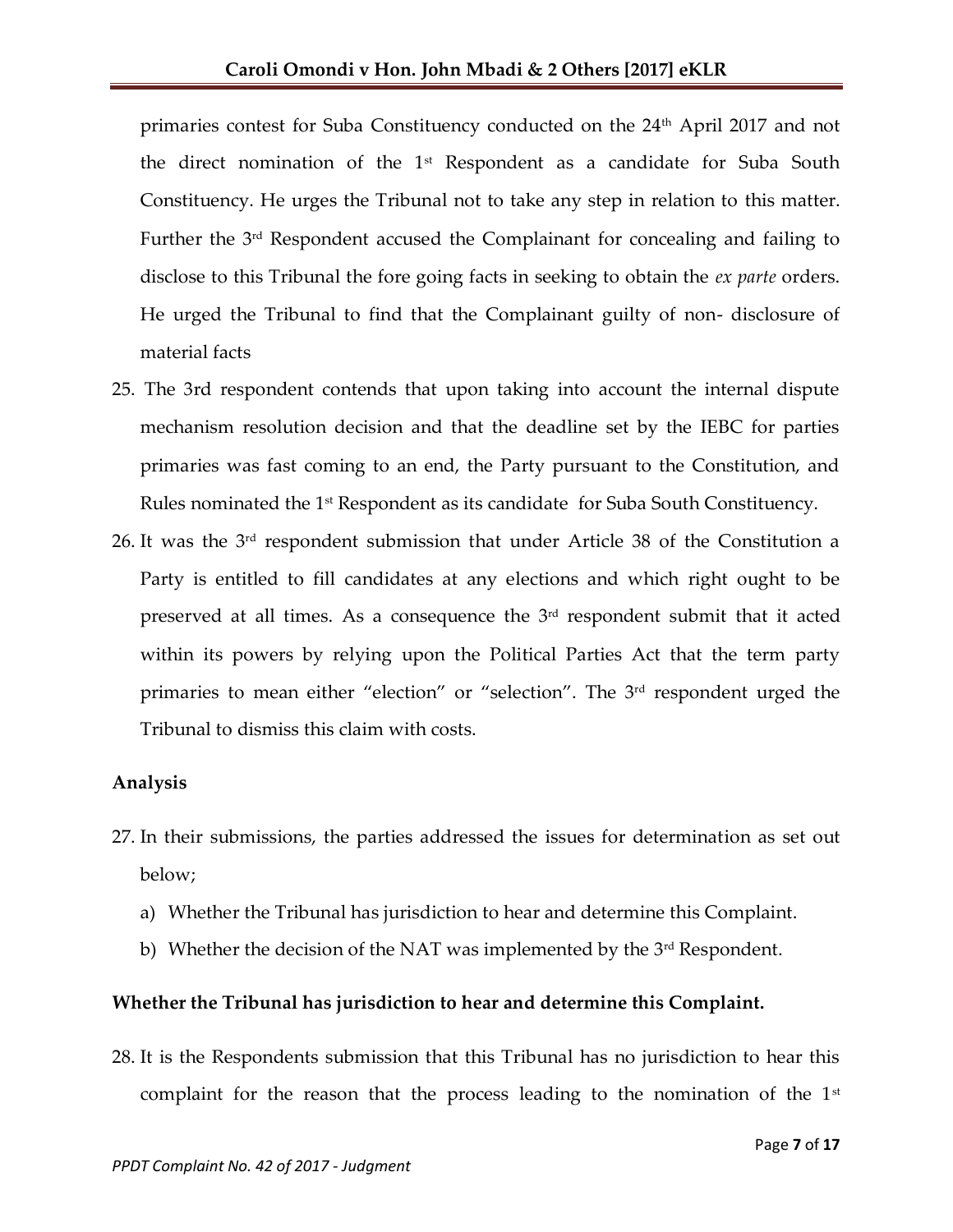Respondent as the ODM Member of Parliament for Suba South was a totally new process that ought to be subjected to the internal Dispute resolution mechanism of the party. In response the Complainant stated that this Tribunal has jurisdiction to hear and determine this complaint for the reason that the ODM Nomination rules provide that the NAT decision is final thus leaving recourse to the Tribunal. Further the Complainant submitted that this whole complaint is as a result of the nomination process held on the  $24<sup>th</sup>$  August 2017 and the dispute has since been determined by the NAT an internal dispute resolution mechanism.

- 29. It is the Respondents submission that this Tribunal has no jurisdiction to hear and determine this complaint for the reason that the Complainant has not exhausted the Party's internal dispute resolution mechanism. They allege that this is a subsequent nomination following the decision of the NAT ordering that a fresh nomination be conducted.
- 30. In responding to this argument the Complainant stated that this Tribunal has jurisdiction to hear appeals from the Party's Internal Dispute Mechanism. Further that the Constitution of the Party and its Rules do not provide for an appeal mechanism making this Tribunal the only option available to the Complainant.
- 31. Jurisdictional issues go to the core of the complaint as it is that which legitimizes the arbiter to adjudicate on the complaint. Bearing this in mind it is important for this Tribunal to proceed and determine this issue for if we are to find that we do not have jurisdiction to hear and determine this matter, we will have no option but to down our tools.
- 32. In the classic decision in the Court of Appeal decision in *Owners of Motor Vessel 'Lillian S' v. Caltex Oil (Kenya) Limited* [1989] KLR 1, (*Nyarangi, JA* at p.14): had this to say;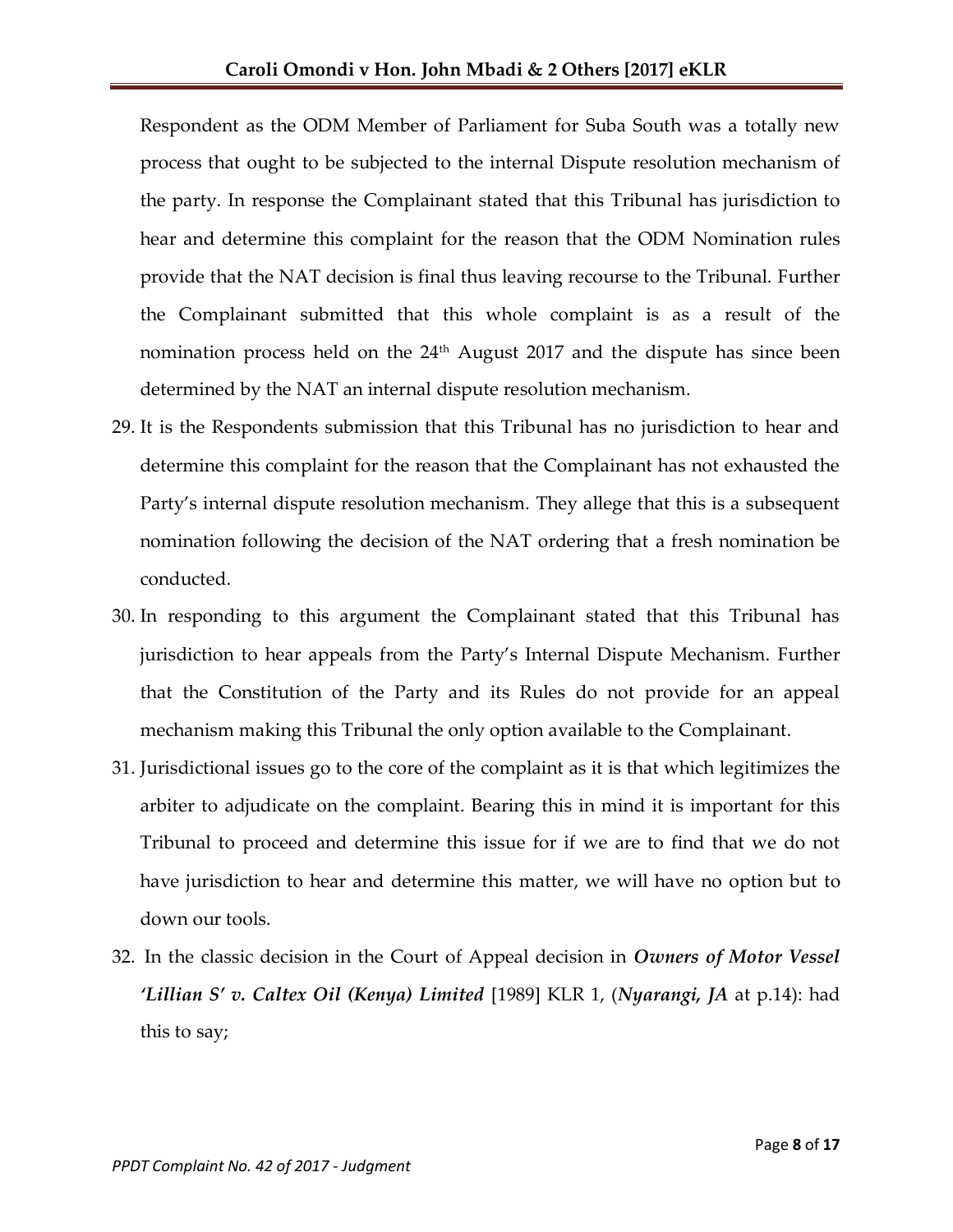*'I think that it is reasonably plain that a question of jurisdiction ought to be raised at the earliest opportunity and the Court seized of the matter is then obliged to decide the issue right away on the material before it. Jurisdiction is everything. Without it, a Court has no power to make one more step.'*

- 33. This position was further fortified by the Supreme Court in *In the Matter of the Interim Independent Electoral Commission,* Supreme Court *Constitutional Application Number 2 of 2011* and other subsequent cases of the Supreme Court*.*
- 34. The jurisdiction of this Tribunal is stipulated under Section 40 of the Political parties Act which provides that;
	- **40. (1) The Tribunal shall determine—**
	- **(***a***) disputes between the members of a political party;**
	- **(***b***) disputes between a member of a political party and a political party;**
	- **(***c***) disputes between political parties;**
	- **(***d***) disputes between an independent candidate and a political party;**
	- **(***e***) disputes between coalition partners; and**
	- **(***f***) appeals from decisions of the Registrar under this Act.**
	- **(fA)a disputes arising from parties primaries**
	- **(2) Notwithstanding subsection (1), the Tribunal shall not hear or determine a dispute under paragraphs (***a***) (***b***), (***c***) or (***e***) (f a) unless the dispute has been heard and determined by the internal political party dispute resolution mechanisms.**
- 35. Guided by the provisions of Section 40(2) of the Political Parties Act, it is prudent for parties to first have their disputes resolved within the Party's IDRM in order to be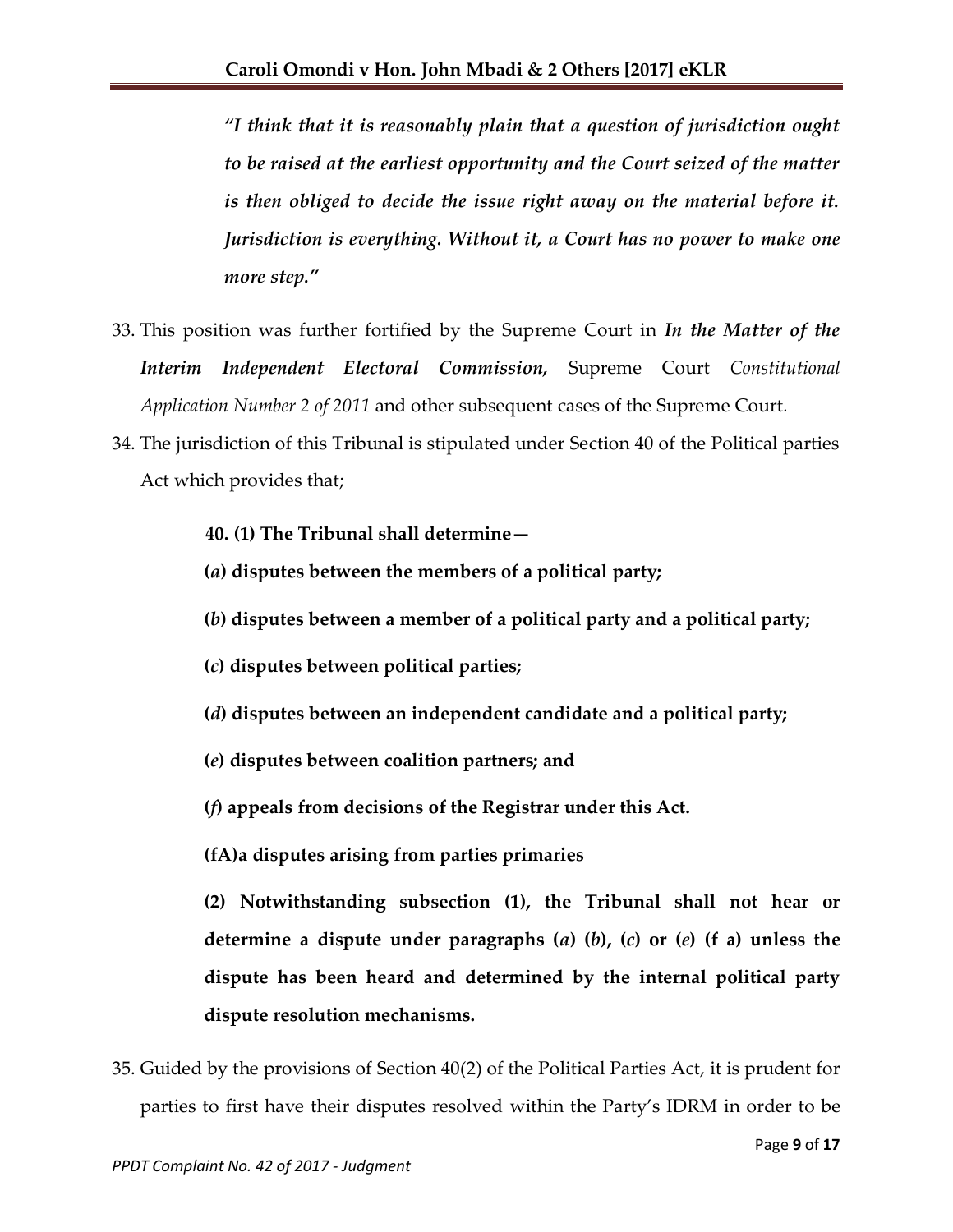able to invoke the jurisdiction of the Tribunal. This Tribunal should not act as a first call of point in resolving intra parties' disputes.

- 36. Having said this we proceed to analyse whether indeed this dispute is one that has be adjudicated by the Internal Dispute Resolution Mechanism (IDRM) of the party. This calls us to reexamine the steps leading to this complaint being filed before us. As stated earlier, the Complainant was aggrieved by the declared results of the Suba South nomination process held on the  $24<sup>th</sup>$  of April 2017 and filed a dispute before the NAT. Upon both parties presenting their case NAT proceeded to issue a verdict dated 28<sup>th</sup> April 2017.
- 37. Following this decision, the 3rd Respondent proceeded to implement the decision by undertaking procedures, leading to the 1<sup>st</sup> Respondent being granted direct nomination whereas the Complainant proceeded to file this complaint challenging the decision of the NAT.
- 38. Thus the  $3<sup>rd</sup>$  respondent argument that this is a new nomination process which ought to be subjected to IDRM of the party cannot stand. Further by putting this argument into perspective we find that, this argument is aimed at trying to circumvent this litigation process. The raising of this argument at this point is a red herring introduced by the Respondents in this matter to circumvent and divert the Tribunal from the real issue at hand. As it is they seem to be ousting the jurisdiction of this Tribunal in the pretext that IDRM has not been undertaken. As a Tribunal we need not lose sight of the fact that this complaint emanates from the nomination of  $24<sup>th</sup>$  April 2017 and not the process leading to the direct nomination of the 1<sup>st</sup> Respondent. We also take note that according to Rule 19 -2-10, of the Nomination rules, the decisions of the National Appeals Tribunal is final. Where then would an aggrieved Complainant go to?
- 39. Having said this, we find that this process of awarding the  $1<sup>st</sup>$  respondent with a nomination certificate was as a result of the decision of the NAT which is an internal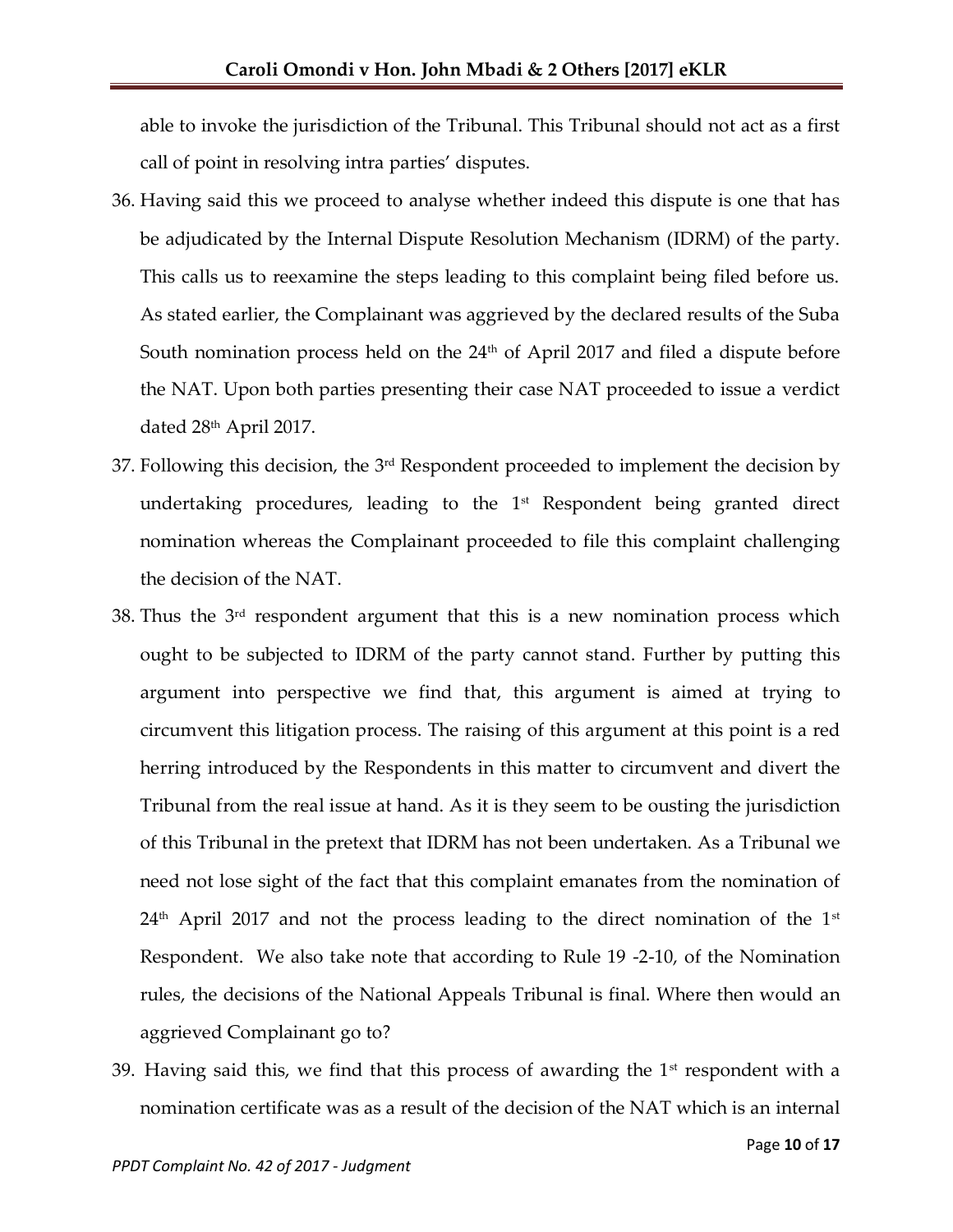dispute resolution mechanism. Consequently we find that this Tribunal has Jurisdiction to hear and determine this complaint having complied with the requirement of section 40(2) of the Political Parties Act.

#### **Whether the decision of the NAT was implemented by the 3rd Respondent**

- 40. It is the Respondents submission that the only issue for determination is whether the ODM Party implemented the decision of the NAT. They argue that by granting the 1 st Respondent with the direct nomination they complied with the NAT order requiring them to conduct fresh nominations.
- 41. It is their argument that the Party Constitution recognizes direct nomination as one of the ways of nominating a candidate. Therefore, they acted in accordance with their Constitution and the rules. This argument was refuted by the Complainant who urged the Tribunal to disregard it and find that the 3<sup>rd</sup> Respondent did not implement the decision of the NAT in accordance with the stipulated law.
- 42. It is the Complainant further submission, that the Elections were conducted using the IEBC Register of 2013 and as a result the people who voted exceeded those in the register to a range of 105% to 147%. He urges the Tribunal to nullify the results of Oma Primary School, God Oloo Primary School, Koga Primary School, Mikuyu Primary School, Miriya Primary School, Kiembe Primary School, Nyakiya Primary School where incidences of over voting occurred.
- 43. The decision of the NAT was in the following terms;
	- **a) that the provision certificate issued to Hon. John Mbadi as the ODM, nominee for Suba Constituency be and is hereby revoked**
	- **b) that the National Election Board of the ODM party proceeds to conduct a fresh nomination exercise, for a party nominee in respect of Suba Constituency Parliamentary seat.**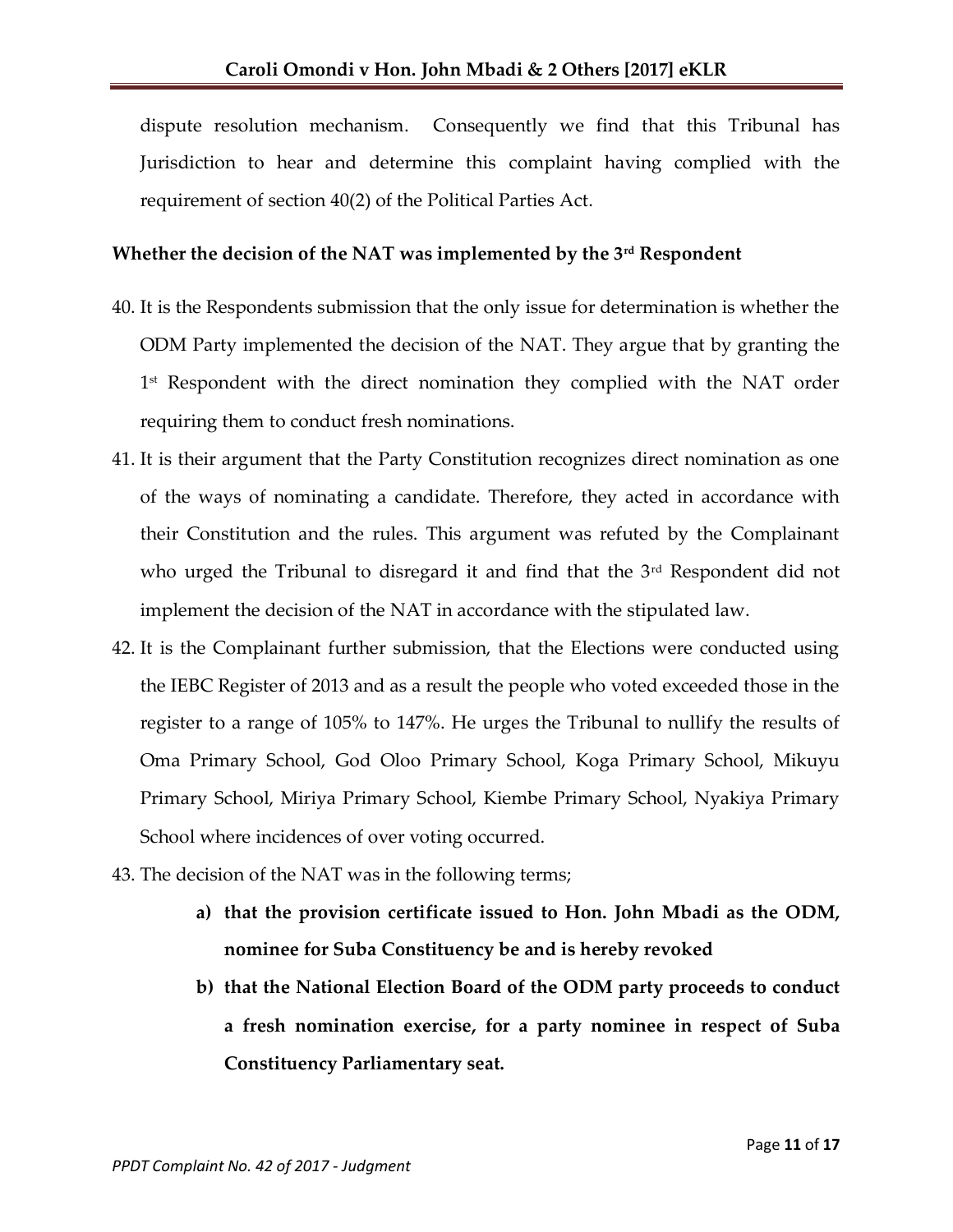- 44. In essence this order directed the National Election Board (NEB) to proceed and conduct '*a fresh nomination exercise'*. Who then is NEB? Article 7.11 of the ODM Constitution establishes a NEB whose mandate includes, *inter alia* to plan, organize, direct, conduct, supervise and or coordinate all parties election and nomination of candidates. This mandate has also been provided for in the Election and Nomination Rules as amended by the National Governing Council held on 31<sup>st</sup> October, 2016 at the Bomas of Kenya. Rule 3.1 provides for the core function of the NEB as to plan, organize, direct, conduct, supervise and or coordinate all parties election and nomination of candidates. Rule 3.2 provides for its duties. Of interest to this case is Rule 3.3 which provides that the NEB may with written approval of the National Executive Committee (NEC) grant a candidate an automatic nomination.
- 45. Having read this we find that the NEB has the powers to grant a candidate an automatic nomination upon a written approval by the NEC. In this instant case, the Respondent have alleged that a special meeting of the Central Committtee was held and recommended that Hon. John Mbadi be directly nominated as its candidate for Suba South National Assembly seat. As part of the annexures the 3rd Respondent have annexed a copy of the said minutes which, in part, read at page 8:

**The committee adopted the position taken with regard to the recommendations on Taita Taveta gubernatorial elections** *mutatis mutandi* **and unanimously resolve to nominate Hon. John Mbadi Ng'ongo as the candidate for Suba South National Assembly seat**

- 46. The recommendations on Taita Taveta referred to are also provided for in the same page and are
	- **a) that the provision certificate be withdrawn in accordance with the recommendation of NAT**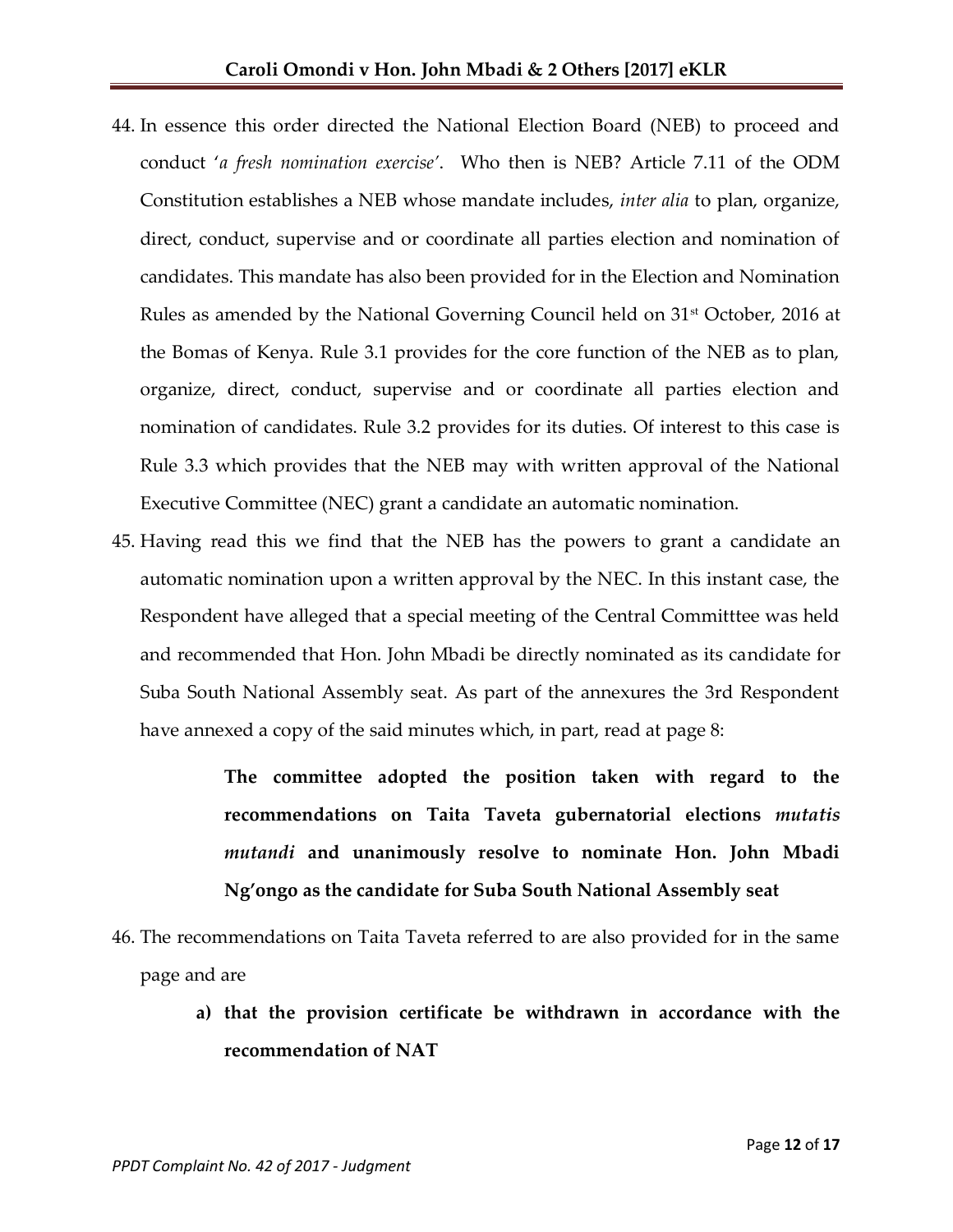- **b) that the central committee adopts its decision of 28th April 2017, that given that IEBC had put 30th April 2017 as the last day of conducting nominations, it would be impossible to comply with. In any event, it was noted that nominations had actually happened in the said ward and MCA results declared.**
- **c) In view of the foregoing, the Committee invoked its powers under Article 7.5 A. 2 (viii) and Rule 3.3 of the ODM Elections and Nomination Rules. It unanimously resolved that Hon. Thomas Mwadeghu is nominated as the Party candidate for governor of Taita Taveta County**
- 47. In essence the Central Committee relied upon Article 7.5A. 2(viii) of the Constitution and Rule 3.3 of the Nomination Rules to nominate Hon. John Mbadi the candidate for Suba South Constituency. At this juncture we wish to point out that we have perused the ODM Constitution as amended and adopted by the National Governing Council held on 5th December 2014 at Bomas of Kenya provided as an annexure to the replying affidavit of the 3rd Respondent. At page 48 and it does not provide for provision 7.5A.2(viii). However, it was urged at the hearing and conceded by the advocate for the claimant, that their Constitution was amended in 2016 and this provision included to provide for direct nomination.
- 48. We therefore find that in as much as the Party may have powers to offer direct nomination, the conditions set out under Rule 3.3 of the Nomination Rules have to be met. This condition is that the NEC must provide a written approval to the National Elections Board to grant a candidate an automatic nomination. In this instant case, the respondents have not shown any written approval from the NEC directing that the 1<sup>st</sup> Respondent be granted a direct nomination.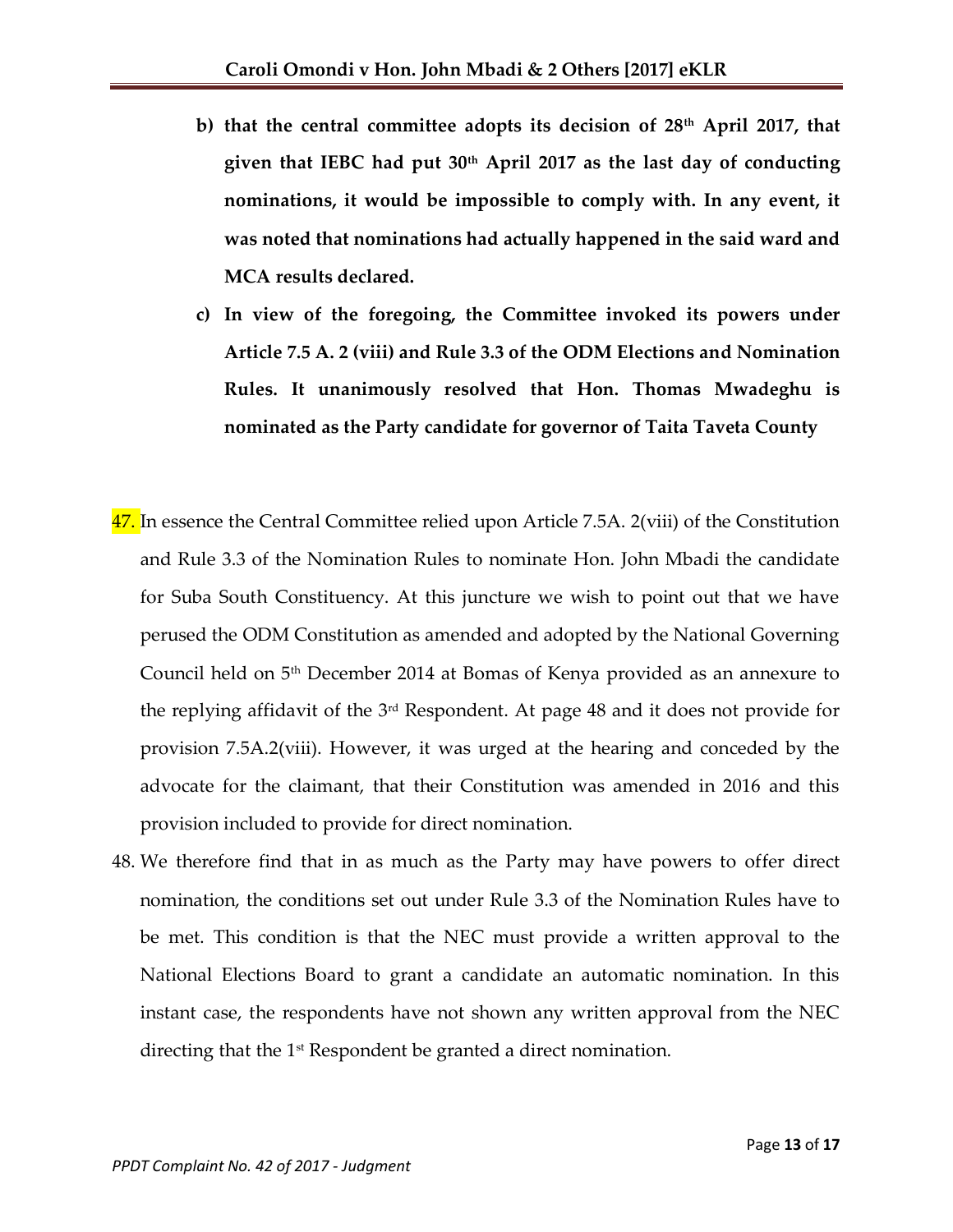- 49. The Complainant also argued that the Central Committee of the ODM party acted *ultra vires* by granting the 1st Respondent an automatic nomination. As stated the ODM constitution mandates only the NEB to deal with the planning, organizing, directing, conducting, supervising and/or coordinating the election and nomination of candidates. This mandate has not been delegated or shared amongst the various bodies established by the Constitution. We therefore find that the central committee acted beyond its mandate by resolving to nominate the  $1<sup>st</sup>$  Respondent as candidate for Suba South Constituency.
- 50. The NAT directed that the National Election Board of the ODM party proceeds to conduct a fresh nomination exercise, for a party nominee in respect of Suba South Constituency National Assembly seat. Rule 18 of the nomination rules titled '*Nomination Procedures for Member of County Assembly, Governor, Member of the Senate, Member of the National Assembly and County Woman Representative'.* The procedures can be summarized as:
	- *a) Party primaries shall be by way of Universal Suffrage of all registered party members at the polling station or by sub- branch electoral process*
	- *b) The party nomination shall be held at least six months before the date of election in respect of Zone A; 3 months in respect of Zone B;*
	- *c) With the approval of NEC the NEB may directly nominate candidates using any other criteria in regard to Zone C as set out in the second schedule;*
	- *d) NEC by a resolution determine the mode of elections in any electoral area provided that NEB shall publish such resolution not later than 21 days to the date of the party primaries;*
	- *e) Voting shall be by secret ballot; and*
	- *f) The NEB shall designate such number of polling station*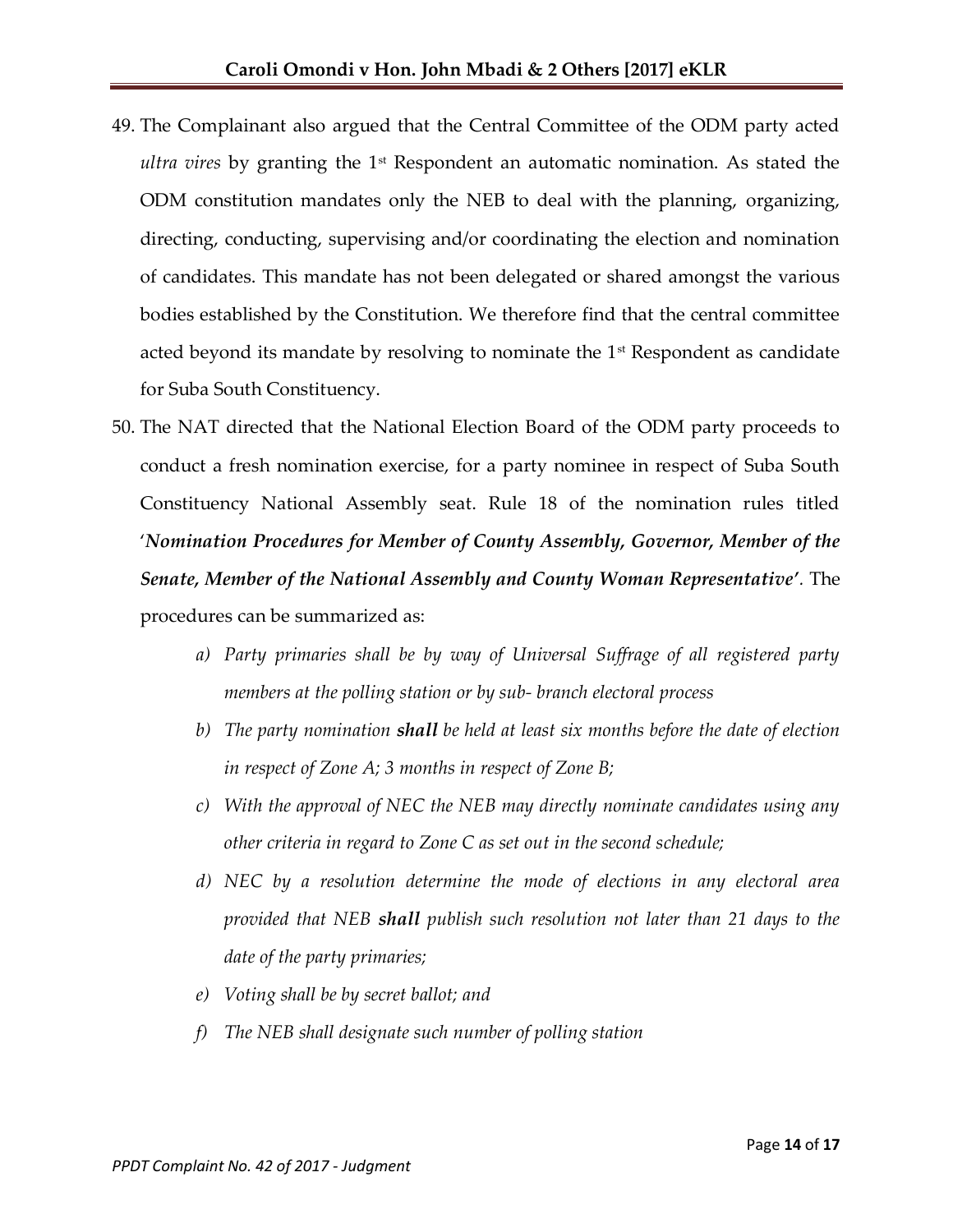- 51. We have perused the Second Schedule to the Nomination Rules and we are satisfied that Homa Bay County is not one of the regions in respect of the  $3<sup>rd</sup>$  Respondent may directly nominate candidates.
- 52. A reading of these procedures show that the rules of procedure are couched in mandatory terms and therefore the  $3<sup>rd</sup>$  Respondent ought to have complied. Therefore, we find that according to the party constitution, nominations shall be conducted by way of universal suffrage unless otherwise directed by NEC.
- 53. We are also mindful that Section 5 of the Political Parties Act more specifically sub section c, g, and h which provides that;

**5. Every political party shall—**

**(***c***) respect, uphold and defend their respective political party constitutions, political party election rules, political party nomination rules and any other political party rules and regulations developed and agreed upon in accordance with this code of conduct;** 

**(***g***) respect, uphold and promote democratic values and principles, performing inclusive participation of party members and accountable representation in governance for the development of the country;** 

**(***h***) respect, uphold and promote good governance, integrity, respect, tolerance, transparency and accountability;**

54. In this instant complaint the Respondents have stated that following the decision of the NAT of the 3rd Respondent, in implementing the decision, proceeded to conduct a sitting of the Central Committee, which resolved to award a direct nomination to the 1st Respondent. Whereas the Central Committee is provided for within the structure of the party, it does not have the mandate to issue a direct nomination to an aspirant. That is the preserve of NEB, following the written approval of NEC.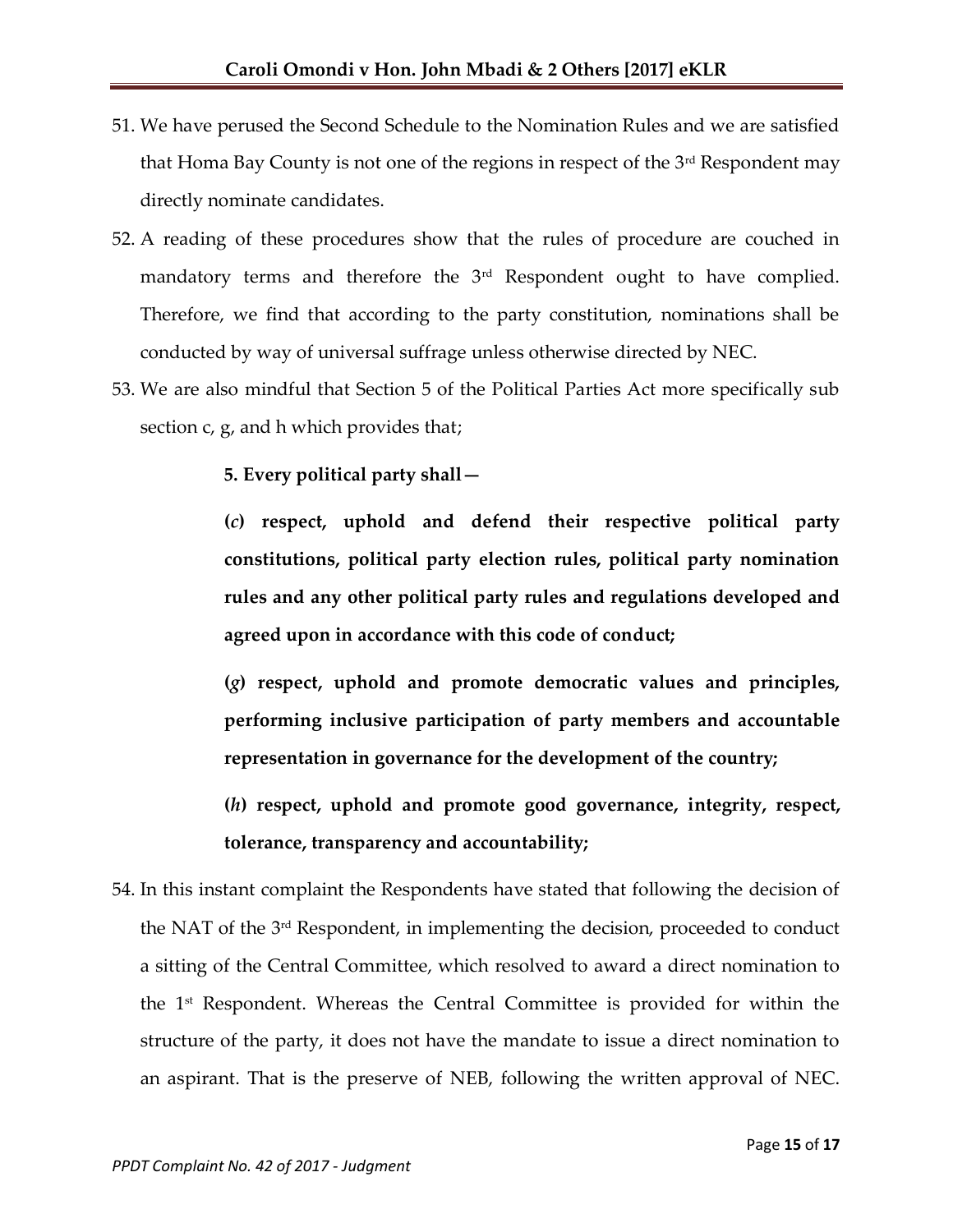There is no evidence that NEC directed the Central Committee to exercise its mandate in issuing a direct nomination to the  $1<sup>st</sup>$  Respondent. The Central Committee therefore had no jurisdiction to issue a direct nomination to the  $1<sup>st</sup>$ Respondent.

- 55. Before making our final orders we note that in the judgment of the NAT the assertion of the Complainant was that in 7 polling stations namely Oma Primary School, God Oloo Primary School, Koga Primary School, Mikuyu Primary School, Miriya Primary School, Kiembe Primary School, Nyakiya Primary School and urged the Tribunal to deduct the results in those polling stations from the tally. Clearly, the complainant was aggrieved not by the entire exercise but by the seven polling stations. The Tribunal also noted Mr. Mbadi's concession that the process was not free and fair. It then proceeded to cancel the results and ordered fresh nomination in the entire Constituency.
- 56. Upon evaluation of the complaint before us and the submission of parties it is this Tribunal's finding that only the results of the seven contested polling stations ought to have been canceled. Where an anomaly can be isolated and confined to a particular polling station, we do not think that the cure is to have fresh nominations in the entire Constituency, only those specific polling stations should be isolated and have fresh nomination. In this regard see Complaint No 45 of 2017 *William Chepkut V Jubilee Party and Another* where this Tribunal only ordered fresh nomination in one identified polling station Munyaka Primary School.
- 57. Moreover, the party had conducted a nomination process where the members of the 3 rd Respondent exercised their right to nominate a candidate for member of the National Assembly for Suba South. This created a legitimate expectation that when the results were annulled, they would be allowed to express their will through a